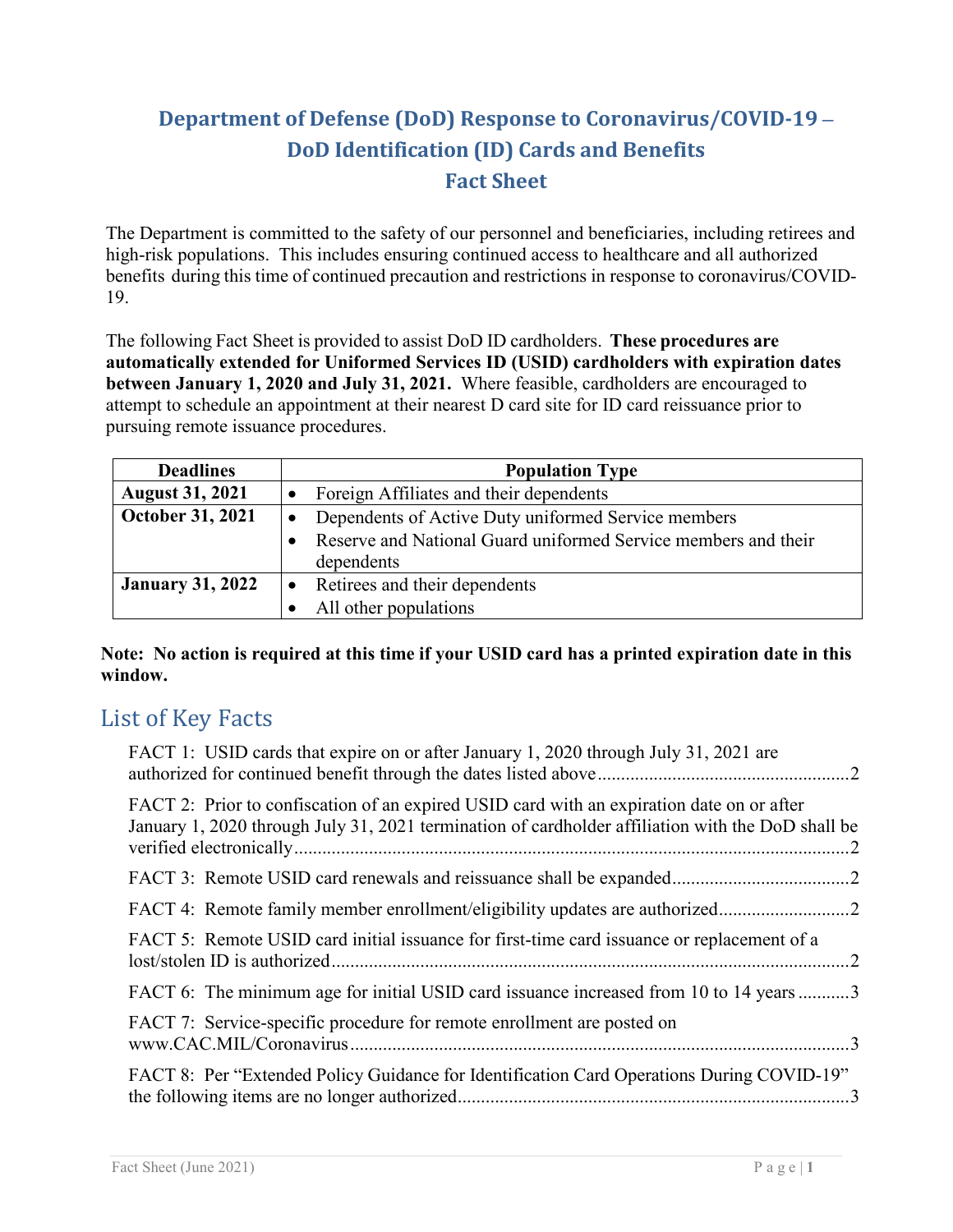# <span id="page-1-0"></span>**FACT 1: USID cards that expire on or after January 1, 2020 through July 31, 2021 are authorized for continued benefit through the dates listed above**

#### **Uniformed Services ID Cards**

In order to use an expired USID card, the cardholder must have a current affiliation with DoD and must be eligible for benefits. USID cards that expired before January 1, 2020 or after July 31, 2021 have not been extended and are unacceptable. If your USID card expired because of a change in status that results in your loss of benefits (e.g. a dependent turns 21 and is not enrolled as a full time student), your USID card is not extended and is unacceptable.

Individuals with an expired USID card, but whose entitlements to benefits remain unchanged (e.g. dependent spouse with an expired USID card), are still eligible for benefits in accordance with federal law.

### <span id="page-1-1"></span>**FACT 2: Installation Security Forces must electronically verify individual affiliation prior to confiscating an expired USID card**

Installation Security Forces must also verify an individual's population type. Installation Security Forces will grant an exception if the individual is listed in one of the categories above AND has an expiration date on or after January 1, 2020 through July 31, 2021. The card will not be confiscated.

# <span id="page-1-2"></span>**FACT 3: Remote USID card renewals and reissuance shall be expanded**

- Remotely issued USID cards are valid for their full lifecycle.
- Remotely issued INDEF ID cards are INDEF.
- ID cards issued to dependents are valid for 4 years, unless the eligibility ends sooner.

The expiration dates for ID cards are contained in the [Defense Human Resources Activity \(DHRA\)](https://www.cac.mil/Portals/53/Documents/DODI-1000.13_Supplement_ID_CARD.pdf)  [Supplemental Guide for DoD ID Cards Types and Expiration Dates](https://www.cac.mil/Portals/53/Documents/DODI-1000.13_Supplement_ID_CARD.pdf) (https://www.cac.mil/Policies).

# <span id="page-1-3"></span>**FACT 4: Remote family member enrollment/eligibility updates are authorized**

ID cards are now issued with an expiration date longer than 1 year.

For more information please refer to the [DEERS Enrollment and USID Card Issuance During](https://www.cac.mil/Portals/53/Documents/COVID-19%20Update%20on%20ID%20Cards%20and%20Benefits_cac_mil.pdf?ver=2020-09-17-133514-823)  [COVID-19](https://www.cac.mil/Portals/53/Documents/COVID-19%20Update%20on%20ID%20Cards%20and%20Benefits_cac_mil.pdf?ver=2020-09-17-133514-823) (https://www.cac.mil/Coronavirus/).

# <span id="page-1-4"></span>**FACT 5: Remote USID card initial issuance for first-time card issuance or replacement of a lost/stolen ID is authorized**